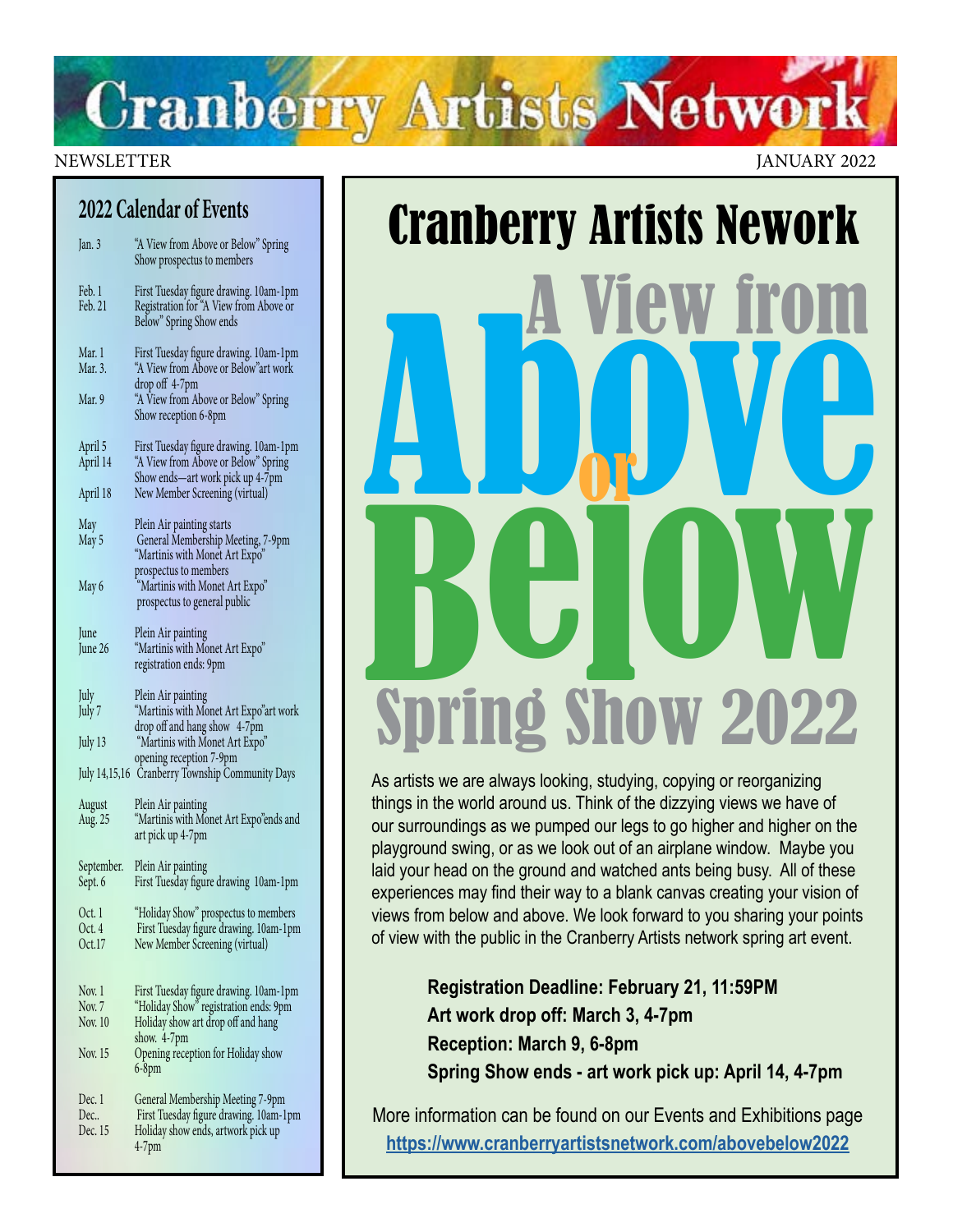### **YouTube links to CAN December Membership Meeting and Gadi Leshem Demo**

Thank you to everyone who attended our general membership meeting last night both in person and virtually! For those who could not make it, we missed seeing you all!

Below are the CAN Youtube channel video links to both the business meeting and Gadi Lehem's wonderful demo. For those who joined us through Zoom, this is a high definition version which was shot with a separate digital video camera and will be much higher picture and sound quality than last night's feed. So, if you missed anything, here is your chance to see it again.

General Meeting [https://youtu.be/JnQZf-zf\\_Ok](https://youtu.be/JnQZf-zf_Ok)

Gadi Leshem Demo [https://www.youtube.com/](https://www.youtube.com/watch?v=7Itifd6cbrg) [watch?v=7Itifd6cbrg](https://www.youtube.com/watch?v=7Itifd6cbrg)

## **Cranberry Artists Network**

**JANUARY FEATURED ARTISTS**



## **Cranberry Artists Network New Members Show 2022 January 4 - 31**

**Back-Hall Gallery Cranberry Municipal Building**

Participating artists include:

**Leslie Ann Baldwin, Rodica Constantine, Mary DeSanzo, Susan E Drennan, Rosetta Volpe-Dufalla, Sherrie Dunlap Gallagher, Nicolette Germain, Jim Gregio, Pam Gregio, Kenneth Hall, Lynda Kirby, Rose Ottaviani, Sally Tennant**

This special show in the Back-Hall Gallery is just for Cranberry Artists Network members who joined in 2020 and 2021.

After two hard years, we are excited to showcase the work of our newest CAN members. Anyone who joined CAN during 2020 or 2021 is invited to display up to two pieces of their work in the Back Hall Gallery during the month of January 2022. Let's give a warm welcome to our new members as we begin 2022!

The artists above were selected during the 2020 & 2021 screening process and 2021 Martinis with Monet to be members of Cranberry Artists Network have been invited to show two works in the Back Hall Gallery for this special show.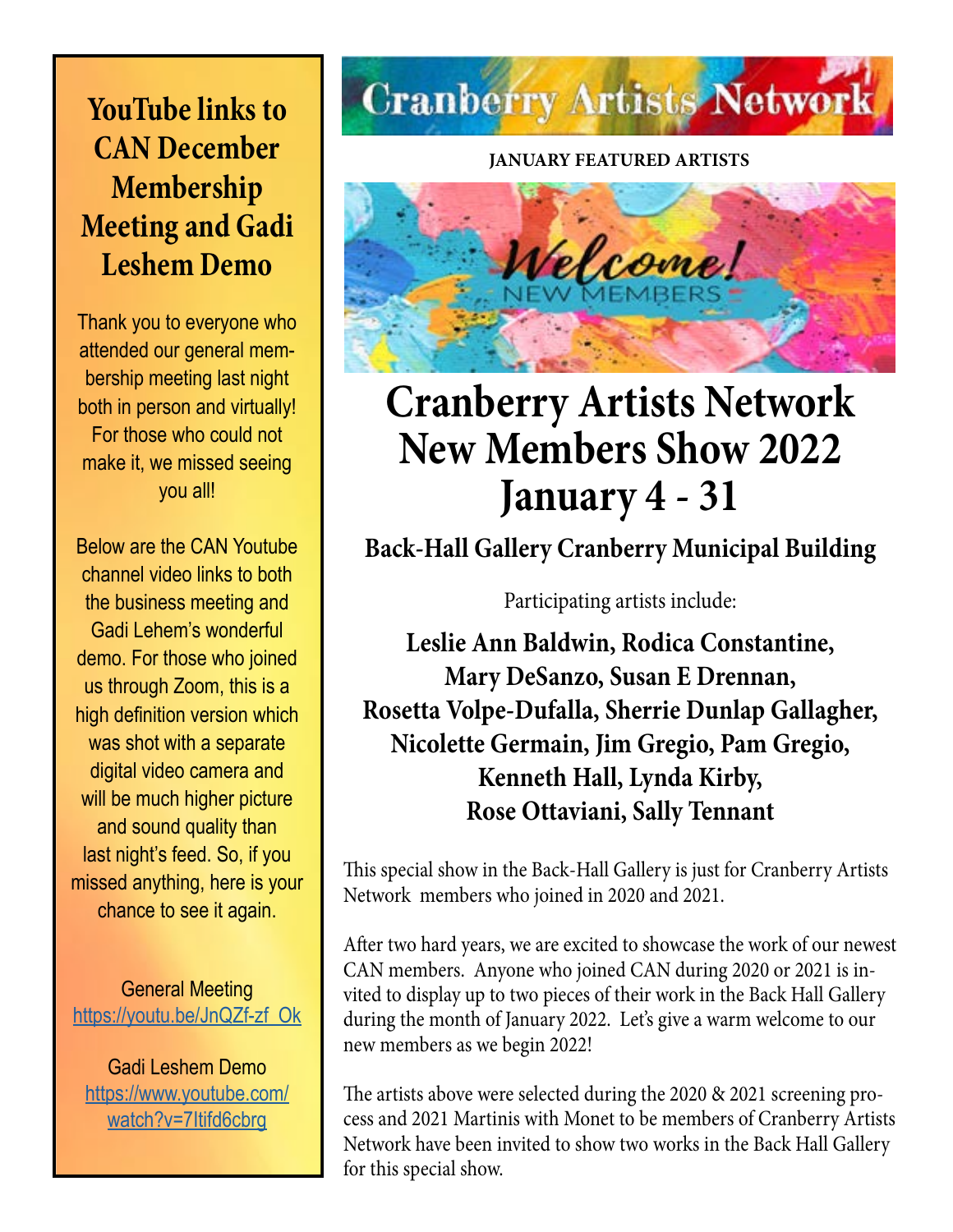## **Cranberry Artists Network**



- CAN dues run from January through December 31.
- Active Members must pay yearly dues of \$25 by January 31.
- After January 31, the active Member's dues will increase by \$5 to \$30.

Nonpayment of dues by March 31 will result in loss of membership. Active Members who have lost their membership for nonpayment of dues will need to go through the screening process to be reinstated as an active member again.

• A couple living in same household will pay \$40 for both members.

#### **2 WAYS TO PAY! PAYPAL OR CHECK!!**

• Checks payable to Cranberry Artists Network to the following address:

Cranberry Artists Network c/o Marcy Bogdanich PO BOX 1876 Cranberry Township, Pa 16066

• You can also use PayPal by going to our link: **<https://www.cranberryartistsnetwork.com/memberpayment>**

#### **MJ Hadley, Membership Chair**



**• Member Only Shows featuring member artwork • Life Model Drawing, Plein Air Painting, Classes & More!**

#### **CALL FOR ARTISTS**



#### **Dollar Bank Three Rivers Arts Festival a production of the Pittsburgh Cultural Trust**

Applications are now being accepted for the 2022 Festival, scheduled for June 3-12. The application deadline is Tues, January 18 at 10 pm EST.

Visit **[https://traf.trustarts.org/](https://traf.trustarts.org/digital-arts-festival/artists) [digital-arts-festival/artists](https://traf.trustarts.org/digital-arts-festival/artists)** and tap or click through the navigation to learn more about the application categories: Artist Market, Emerging Artist Scholarship Program, Juried Visual Art Exhibition, Performing Arts, Special Projects / Collaborations, and Anthropology of Motherhood.

#### **MEMBERSHIP NOTICES**

**AS OF JANUARY 2022 THERE WILL BE NO MORE CHECKS TO PAY FOR ENTRANCE FEES AND ALL REGISTRATION WILL BE THROUGH PAYPAL** 

**WE ARE LOOKING FOR VOLUNTEERS TO HELP HANG AND TAKE DOWN SHOWS.**

**------------**

**This is a fun opportunity to meet and connect with fellow artists, help the organization, and get a sneak peak of the beautiful art on display.**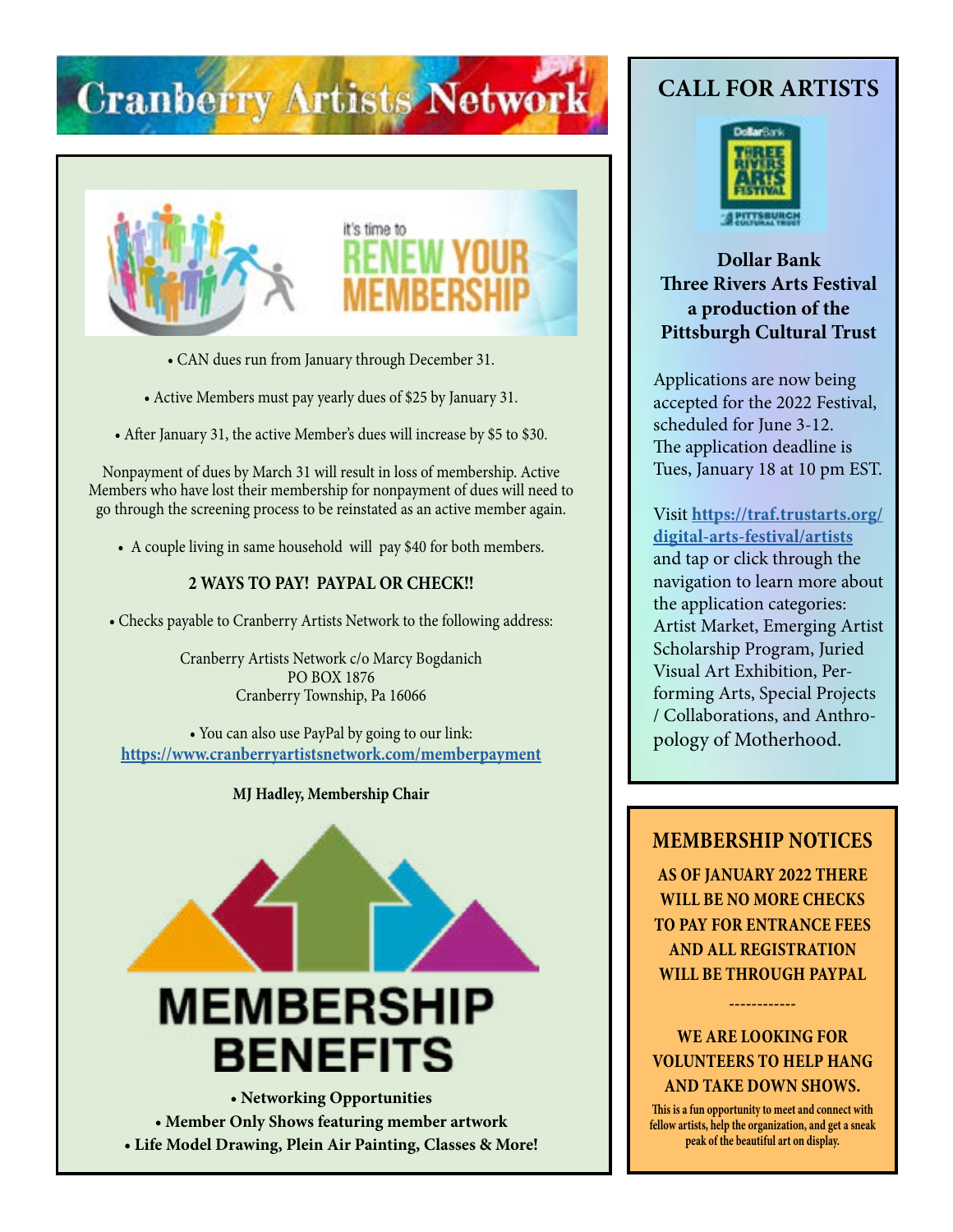#### **CALL FOR ARTISTS**



#### **June 30, July 1, 2, & 3, 2022**

You are invited to enter the Westmoreland Art Nationals Juried Fine Art & Photography Exhibition. Attached is an entry form. Please take note that the deadline is Friday, March 4, 2022. All entry forms must be postmarked or hand delivered on or before this date.

Since 1978, the Westmoreland Art Nationals has attracted submissions from not only local artists, but also regional, national, and international talents. The first exhibit will be held at the Westmoreland County Community College from Saturday, May 21 through Wednesday, June 8 with the second exhibit taking place Thursday, June 30 through Sunday, July 3 as part of the Westmoreland Arts & Heritage Festival. The opening reception for the Festival exhibit will take place on Saturday, June 25. You may enter as many pieces as you would like to be considered in both of our exhibits. Along with two physical on-site exhibits, we will again offer digital presentation for both live shows. Both shows provide excellent exposure for you and serve as wonderful networking opportunities to meet other distinguished artists in your field.

The 2022 Westmoreland Art Nationals entry form is available at

**[https://artsandheritage.com/](https://artsandheritage.com/art-nationals/) [art-nationals/](https://artsandheritage.com/art-nationals/)** as a PDF form.

We welcome and encourage you to invite others to apply.

## **Cranberry Artists Network**

#### **CALL FOR ARTISTS**



#### **The Hoyt Mini Masterpiece Competition 2022**

Mini Masterpiece is a competition and exhibit open to artists of all ages – from preschoolers to professionals! Enter online using the button below, you will receive your mini canvas by mail. That's when the challenge begins! Choose a famous painting to replicate, gather your paints and get to work!

#### **Entry Guidelines**

**Choose:** Choose a painting by a famous artist that inspires you. **Create:** Replicate the work in miniature on the canvas provided. You will receive your 3×3 canvas by mail.

**Enter:** Affix the identification tag provided to the back of your work and deliver it to the Hoyt no later than **February 1, 4 pm**

**Win:** Three entries in both adult and youth categories will receive \$150 purchase awards. Awards will be announced on February 11.

**Exhibit:** All entries will be exhibited at the Hoyt, March 1 – April 21, 2022. Your entry fee covers return of your work to you via mail when the exhibition is over. (Purchase awards will not be returned.)

**Share:** Entries will be featured daily on social media throughout the exhibition period. Share posts to educate your friends and family about famous art and artists! **Collect:** Winning entries will be reproduced into magnets that will be available in the Hoyt Gift Shop. Buy one or collect them all to build your own refrigerator gallery!

**[https://hoytartcenter.org/minimasterpiece2022/?fbclid=IwAR0w8V1ddsn](https://hoytartcenter.org/minimasterpiece2022/?fbclid=IwAR0w8V1ddsnmJrB8WZtIR29RJR39G-azGl5j5GkjFsOZPmA0jMLDlzkhqYY)[mJrB8WZtIR29RJR39G-azGl5j5GkjFsOZPmA0jMLDlzkhqYY](https://hoytartcenter.org/minimasterpiece2022/?fbclid=IwAR0w8V1ddsnmJrB8WZtIR29RJR39G-azGl5j5GkjFsOZPmA0jMLDlzkhqYY)**



**Exusting** Sexual Identity Race Environment Pandemic Education Economic justice

Reproductive Rights Equality Political

#### WOMEN IN ART 2022: **VISUAL VOICES**

#### April 23 through June 4, 2022

Entries due midnight March 19, 2022

Open to artists identifying as female in southwest Pa and the Morgantown, WV area

This exhibition challenges women artists to make art that speaks to the power the visual arts can wield in our current cultural climate. Visual Voices aspires to expand the canon of art by being a platform to showcase a symphony of women's voices that sing loudly and passionately about the changes and challenges of our time.

You Are Here, with partner Maureen Kochanek, challenges artists to complete this sentence: My visual voice speaks to Above statement must accompany digital images and entry fee when submitting work. For application and details visit yah406clay.org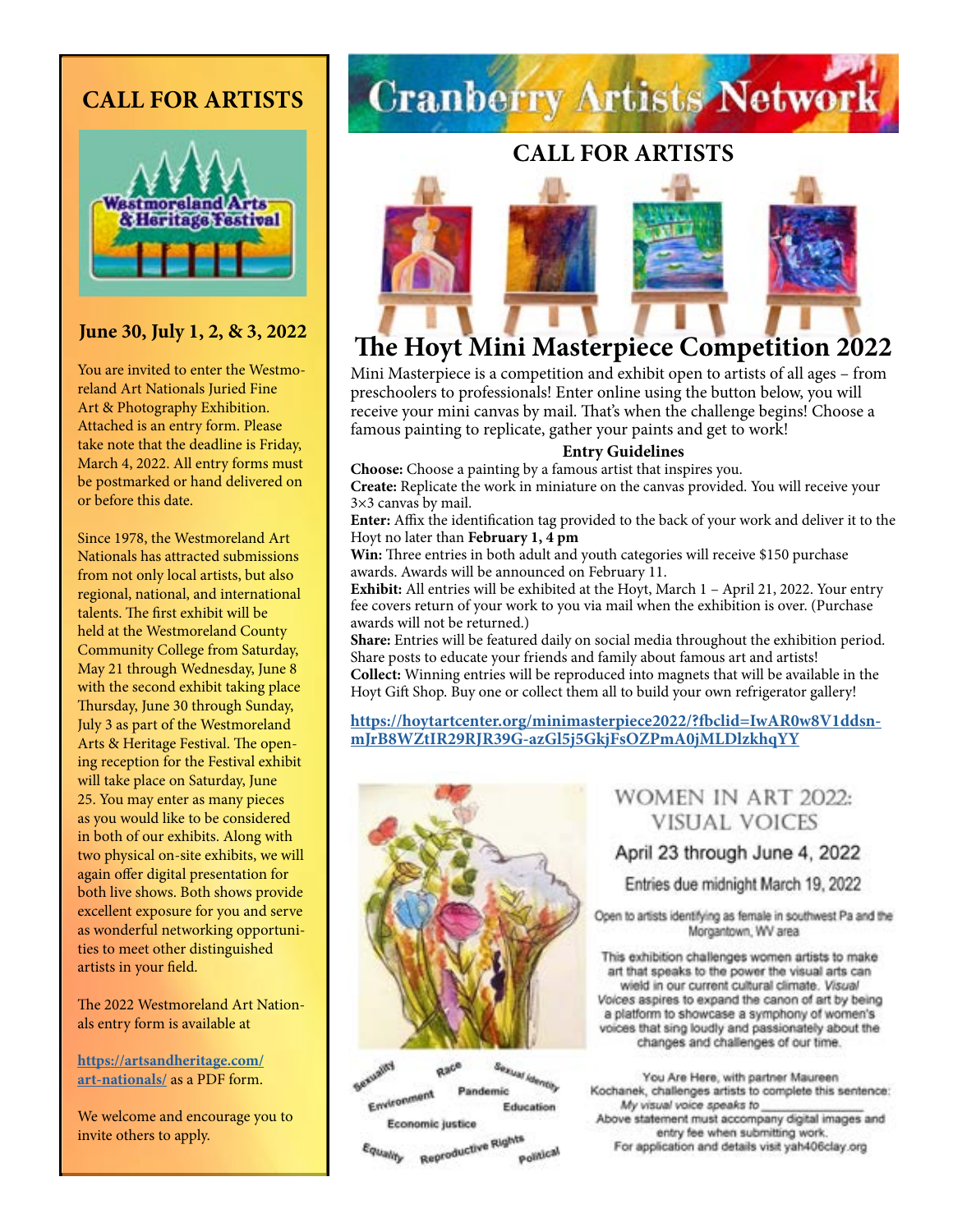

#### MEMBER NEWS

**Jill Wiggins** has an upcoming VIRTUAL class in Adobe Illustrator.

Retro Graphics in Adobe Illustrator (VIRTUAL) Wednesdays, Jan 26 – Mar 2 (6 classes) 5 PM to 8PM Teaching Artist: Jill Wiggins Open To: All Experience Levels (basic skills will help) Tuition: \$175 Materials Fee: \$25

In this class we will venture into Adobe Illustrator Creative Cloud and its newest features. We will begin by reviewing some of the basic Illustrator skills then venture into working with colors, gradients, and pattern fills that you will create from scratch. We'll explore some of the historical illustration genres and create our own artwork based on their inspiration. We will then learn about (retro) clothing design and have the opportunity to screen print one of our unique designs on an article of clothing.

Students must have Adobe Illustrator CC installed on their computer. Classes are conducted through Zoom video conferencing.

mage: Linda Price-Sneddon

Enroll Here: [https://mcgyouthandarts.corsizio.com/c/619e5771ae-](https://mcgyouthandarts.corsizio.com/c/619e5771ae060b73288e5a1b)[060b73288e5a1b](https://mcgyouthandarts.corsizio.com/c/619e5771ae060b73288e5a1b)



**ASSOCIATED** 

**ARTISTS OF** PITTSBURGH

O۰

Submissions open December 6, 2021 - January 17, 2022

Learn more at www.aapgh.org/become-a-member







**Mark your calendars and sub- mit your work for the 99th annual Nicole & Harry Martin Spring Show!**

**We welcome submissions from any and all artists living, working or studying within 250 miles of the city of Erie, Pennsylvania.** 

**The call for online submissions will be open from January 1st-February 11th 2022.**

*More details can be found at: [ErieArtmuseum.org/](https://ErieArtmuseum.org/springshow) [springshow](https://ErieArtmuseum.org/springshow)*



*Membership is open to all art enthusiasts who share our mission.*

> Membership Cost: \$25 single and \$35 family Some membership benefits include:

- Guest speakers and demos
- Monthly Show and Share • Plein Air Days
- Annual art show and other league-sponsored events
- Ongoing Pittsburgh Airport Area Chamber of Commerce Gallery
	- Newsletters and Social Media •Interaction with artists

For more info and sign up form please visit our Membership Page at **<http://westhillsartleague.com>**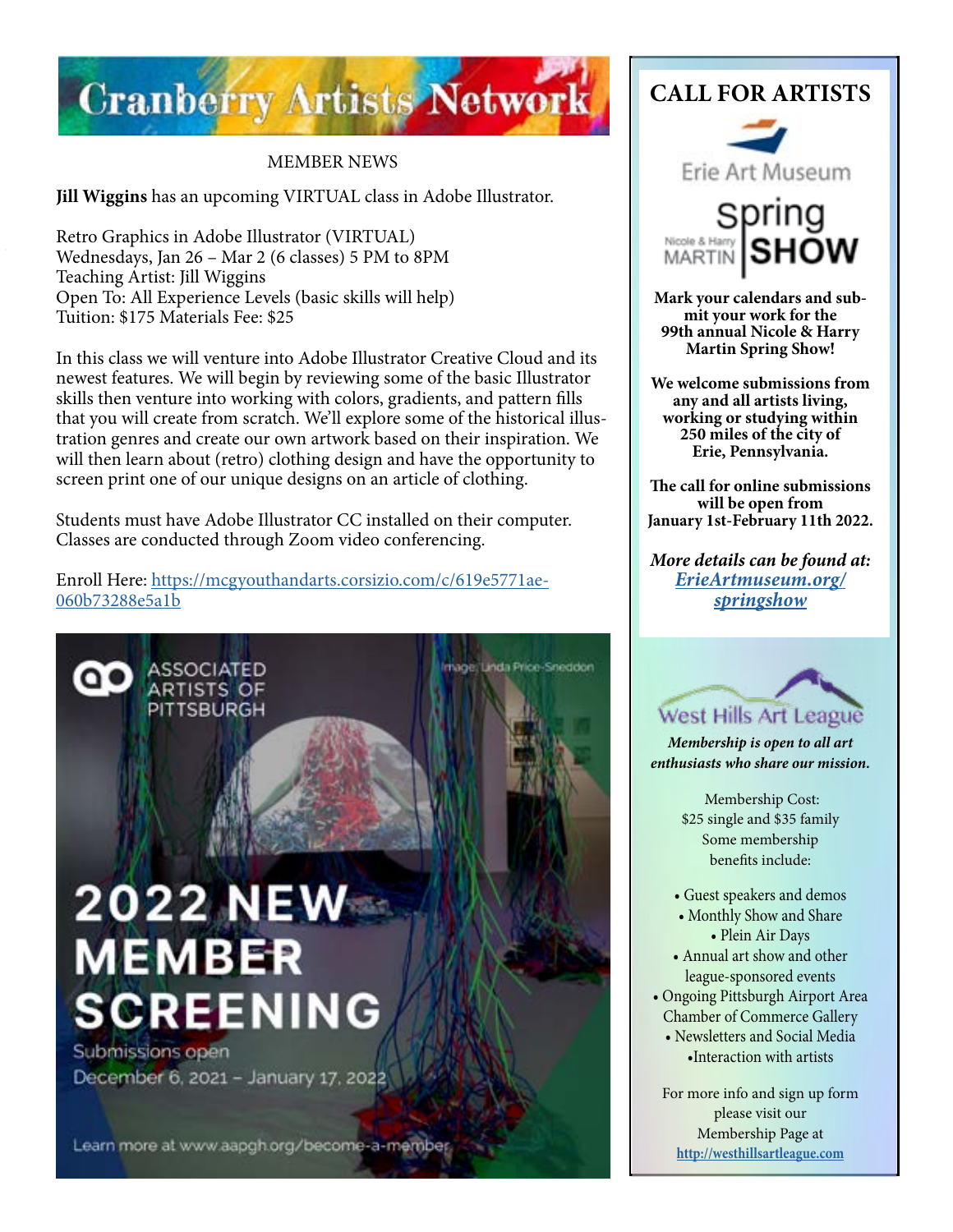#### **CALL FOR ARTISTS**

**B** Camelback Gallery

#### **ABSTRACTS WITH RED 2022**

#### **International Online Juried Painting Competition**

**Deadline January 9, 2022**

**\$19 for 1-2 art pieces (non refundable)**

**Open to all artists 18 years and older for our annual Abstracts with Red Painting Competition. Artists please submit artwork created in the last 3 years. The theme for this event is ABSTRACT. Your paintings must have the color RED as the focal point or as a prominent or secondary color.**

**Mediums: All painting mediums allowed including traditional, digital and mixed media.**

**This is entry into a virtual competition with award exhibition. If you are an award recipient we promote your work only, we do not sell artwork. Any inquiries will be sent directly to you.**

**[https://www.camelbackgal](https://www.camelbackgallery.com/entercompetitions)[lery.com/entercompetitions](https://www.camelbackgallery.com/entercompetitions)**

#### **SHADES OF BLUE 2022**

#### **International Online Juried Painting Competition**

**Deadline January 23, 2022**

**\$19 for 1-2 art pieces (non refundable)**

**Open to all artists 18 years and older. For this compe tition and theme for this event is for submissions of artwork using the color BLUE for either the focal point, prominent color or secondary color. This is open theme - all styles all subject matter allowed. The jurors will be looking for originality 1st, followed by criteria, quality of work and technical skill.**

**Mediums to be considered include: Pencil, Collage, Digital Art, Drawings, Encaustic, Fiber Art, Graphite, Illustration, Mixed Media, New Media, Oil, Acrylic, Pastel, Photography (Traditional and Digital), and Watercolor.** 

**No nudity (private parts must be covered). No profani- ty, social or political artwork allowed.**

**Artists may enter more than once.**

**For our competitions your work does not have to be for sale! We promote your work and if there are any inquiries about your work we refer the client to you, we do not take any commission.**

**https://www.camelbackgal- lery.com/entercompetitions**

## **Cranberry Artists Network**

#### **CALL FOR ARTISTS**





We are pleased to reinstate the summer in-person Tough Art Residency Program for its 14th installment after a two-year hiatus due to the COVID-19 pandemic. residency goals

pittsburgh

- Produce artwork that is tough enough to withstand public interaction, especially that of children
- Work collaboratively with Children's Museum of Pittsburgh staff to create and develop an engaging work of art to be exhibited in the museum

•Give artists a platform to display their work and reach a potentially new audience, which in turn, provides new avenues of art exploration for the museum

See past Tough Art projects **<https://pittsburghkids.org/exhibit/tough-art-call-for-artists/>**

#### **Applications must be received by 11:59 pm on March 13, 2022.**

Selected artists will be announced on April 1, 2022. Send any questions about the Tough Art residency to submissions@pittsburghkids.org.